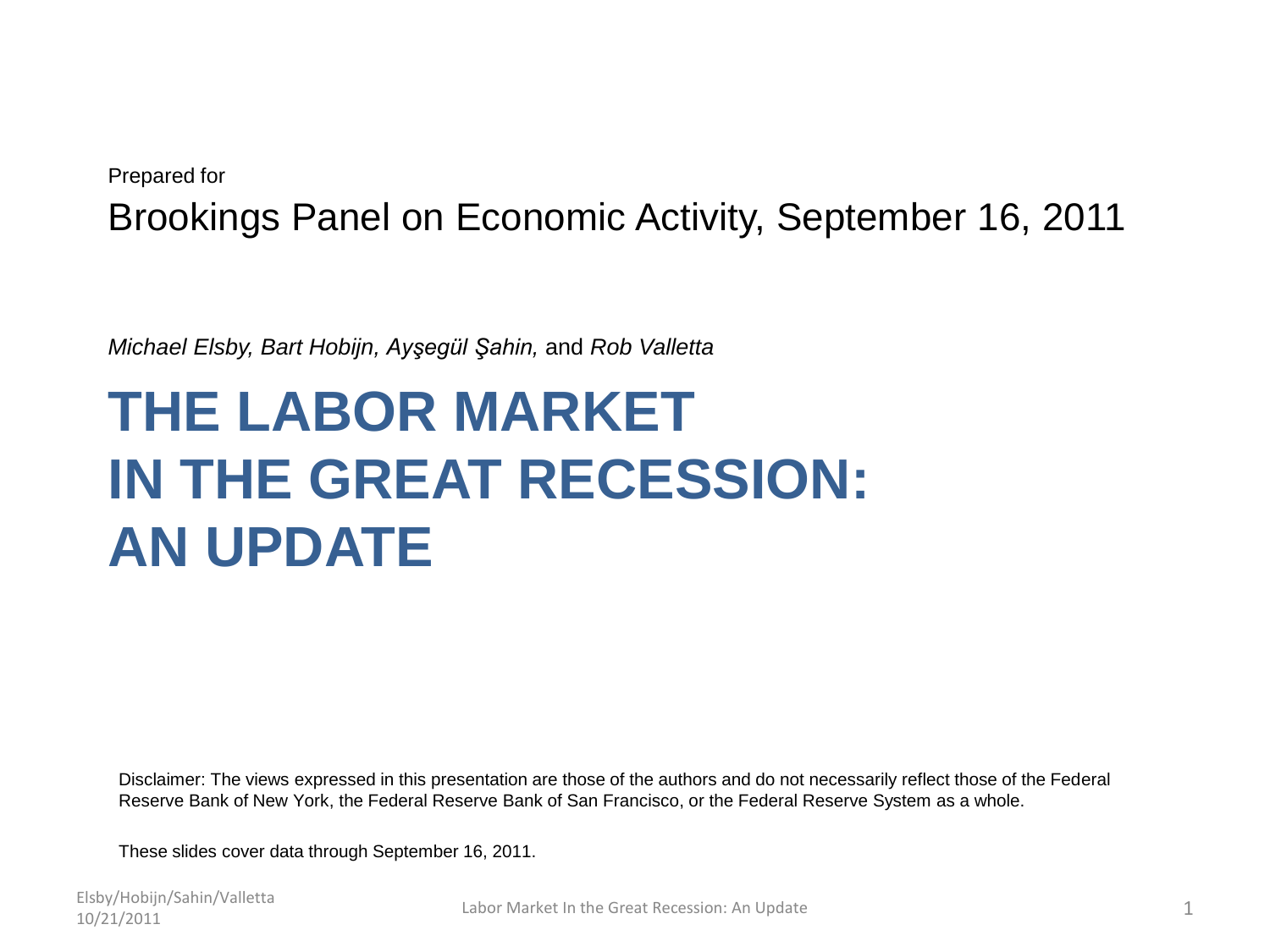# Change in unemployment rates by group

|                                    | <b>Recession</b> | <b>Recovery</b> |
|------------------------------------|------------------|-----------------|
|                                    |                  |                 |
| <b>Change in Unemployment Rate</b> | 5.5              | $-0.9$          |
| <b>Gender</b>                      |                  |                 |
| <b>Male</b>                        | 6.5              | $-1.6$          |
| Female                             | 4.3              | $-0.2$          |
| Age                                |                  |                 |
| 16-24                              | 8.8              | $-1.6$          |
| 25-54                              | 5.4              | $-0.9$          |
| $55+$                              | 4.0              | $-0.3$          |
| <b>Education</b>                   |                  |                 |
| Less than High Scool               | 8.3              | $-0.6$          |
| <b>High School</b>                 | 6.5              | $-1.0$          |
| Some College                       | 5.3              | $-0.9$          |
| College or Higher                  | 2.9              | $-0.4$          |
| <b>Race</b>                        |                  |                 |
| White                              | 5.2              | $-1.1$          |
| <b>Black</b>                       | 7.5              | 0.3             |
| Hispanic                           | 7.2              | $-1.1$          |

#### Note: Recession refers to 2007Q2 through 2009Q4 and recovery to 2009Q4 through 2011Q2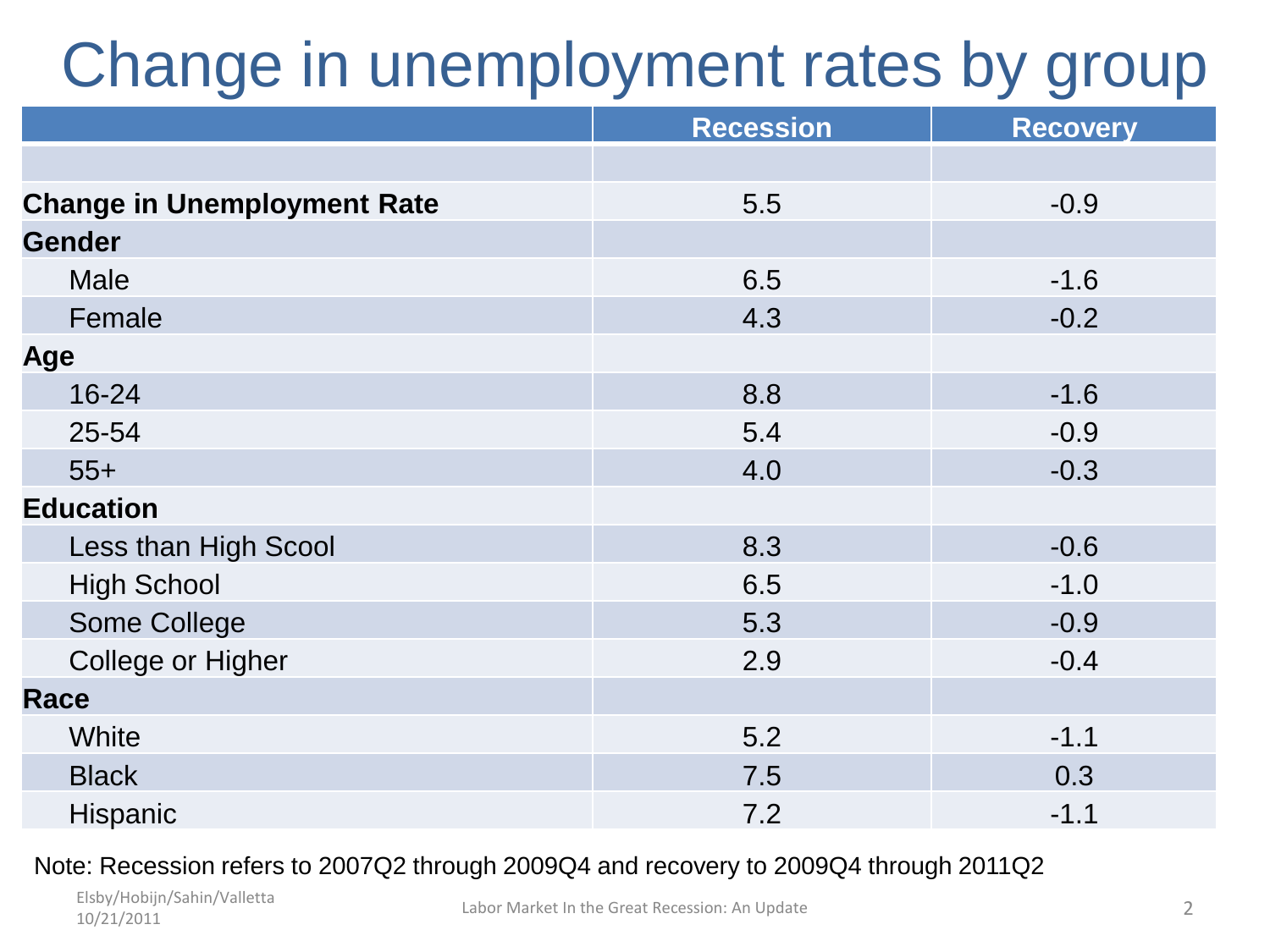#### **Unemployment rate by duration**

Seasonally adjusted monthly observations

Percent



 1994 1995 1996 1997 1998 1999 2000 2001 2002 2003 2004 2005 2006 2007 2008 2009 2010 2011 Source: Bureau of Labor Statistics, Current Population Survery, and authors' calculations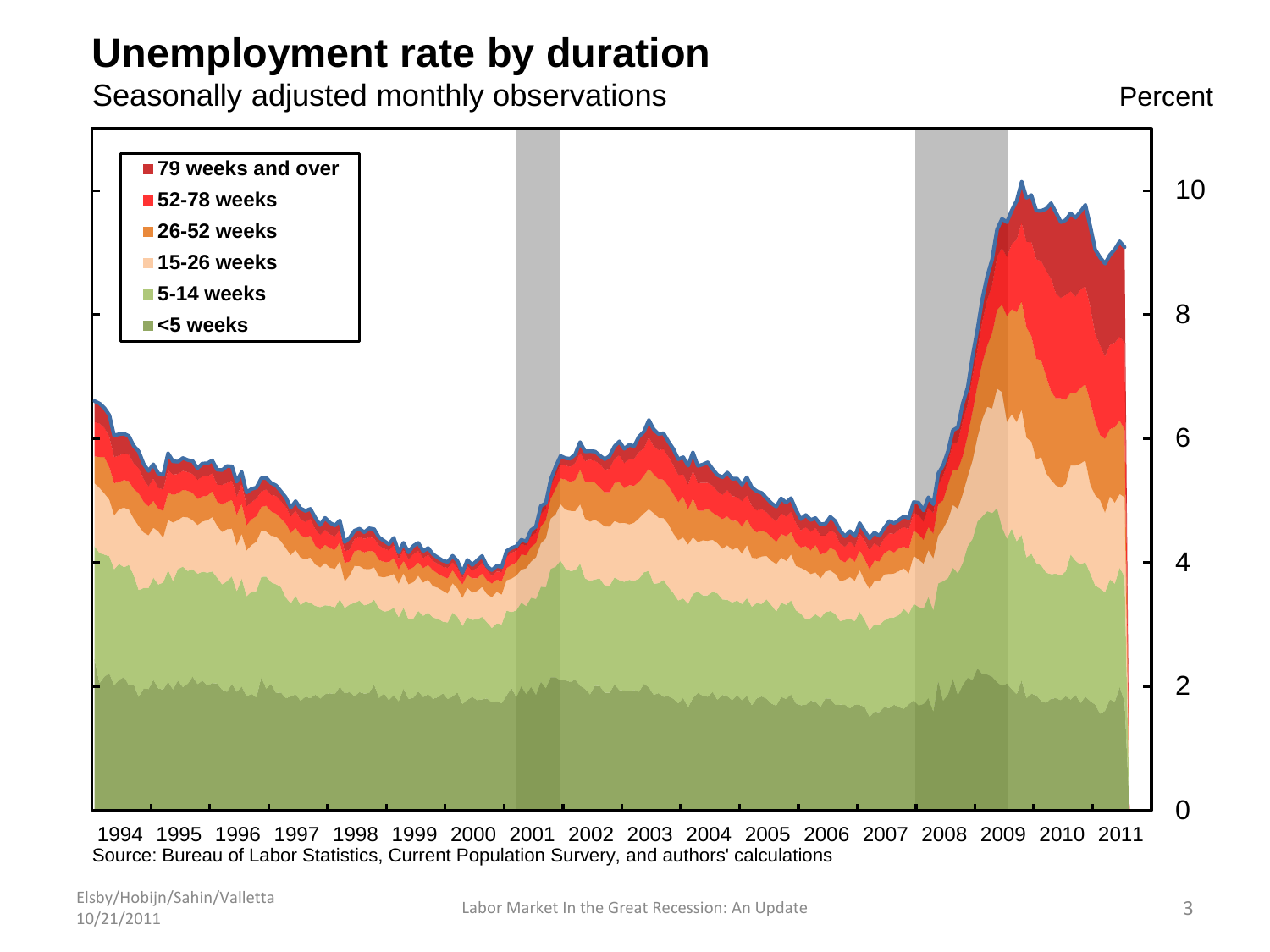### **Outflow rate versus Job-Finding probability**

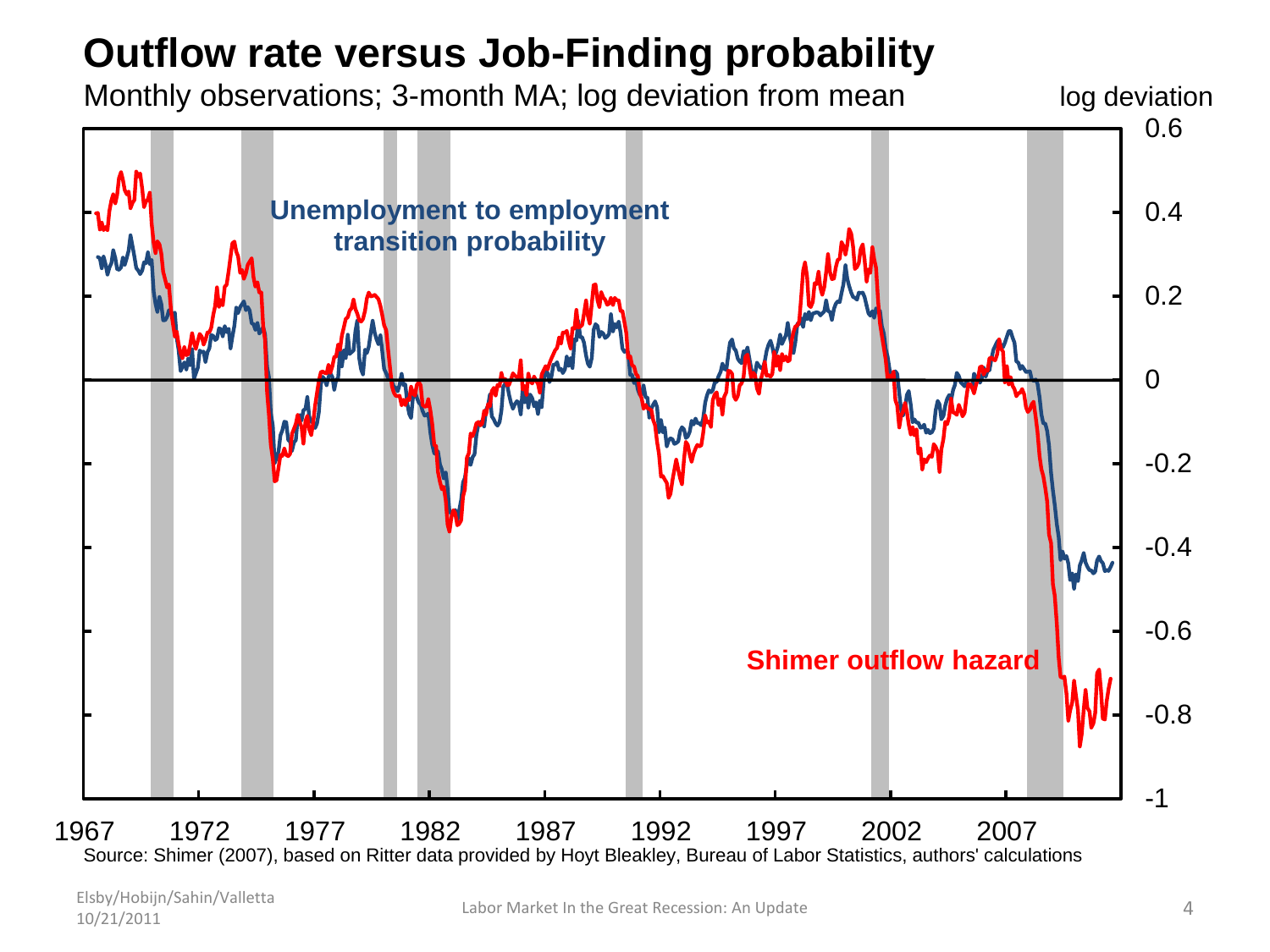#### **Outflow rates out of unemployment by destination**

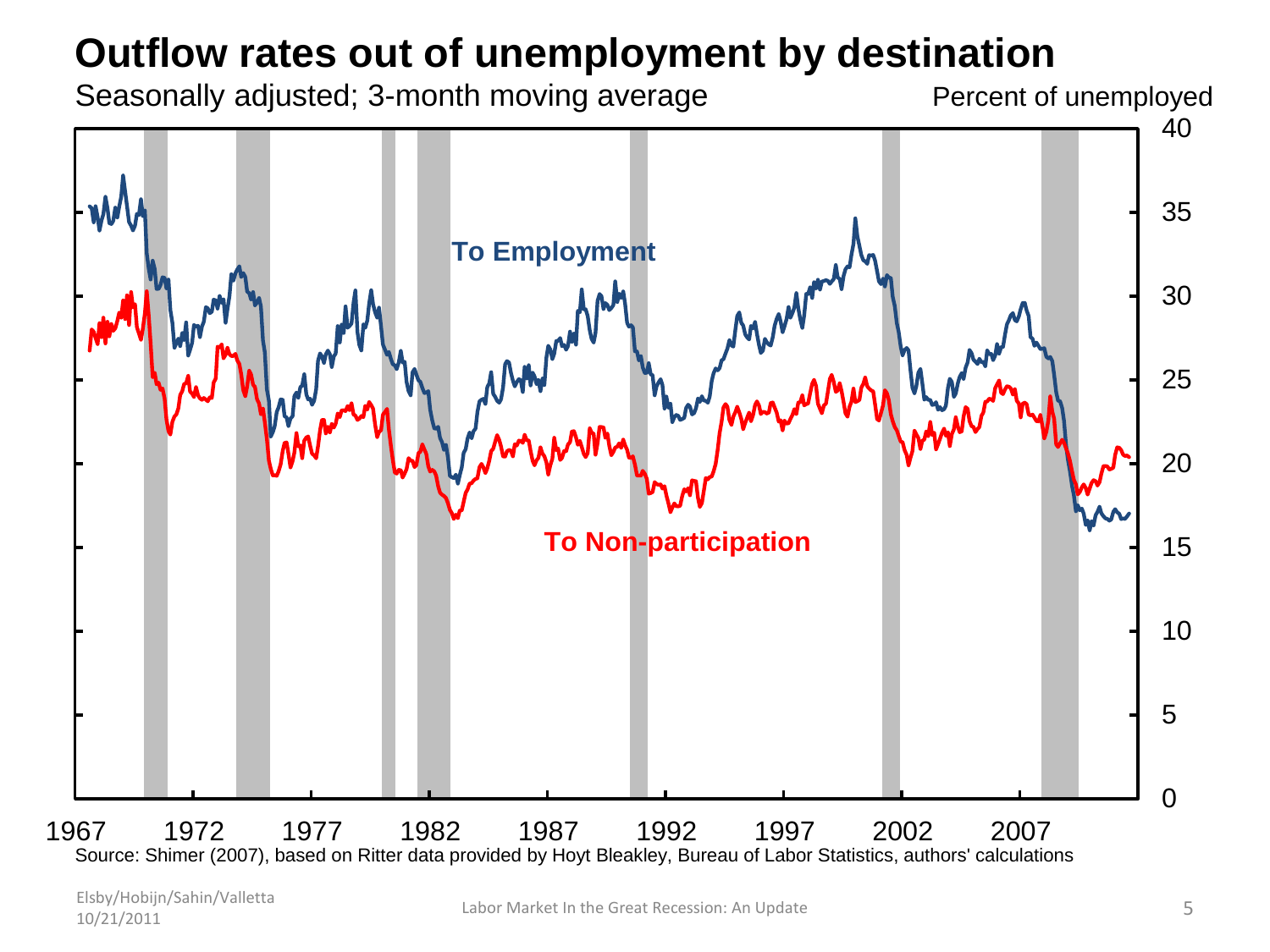### **Unemployment inflow rates by duration**





 1994 1995 1996 1997 1998 1999 2000 2001 2002 2003 2004 2005 2006 2007 2008 2009 2010 2011 Source: Bureau of Labor Statistics, Current Population Survey and authors' calculations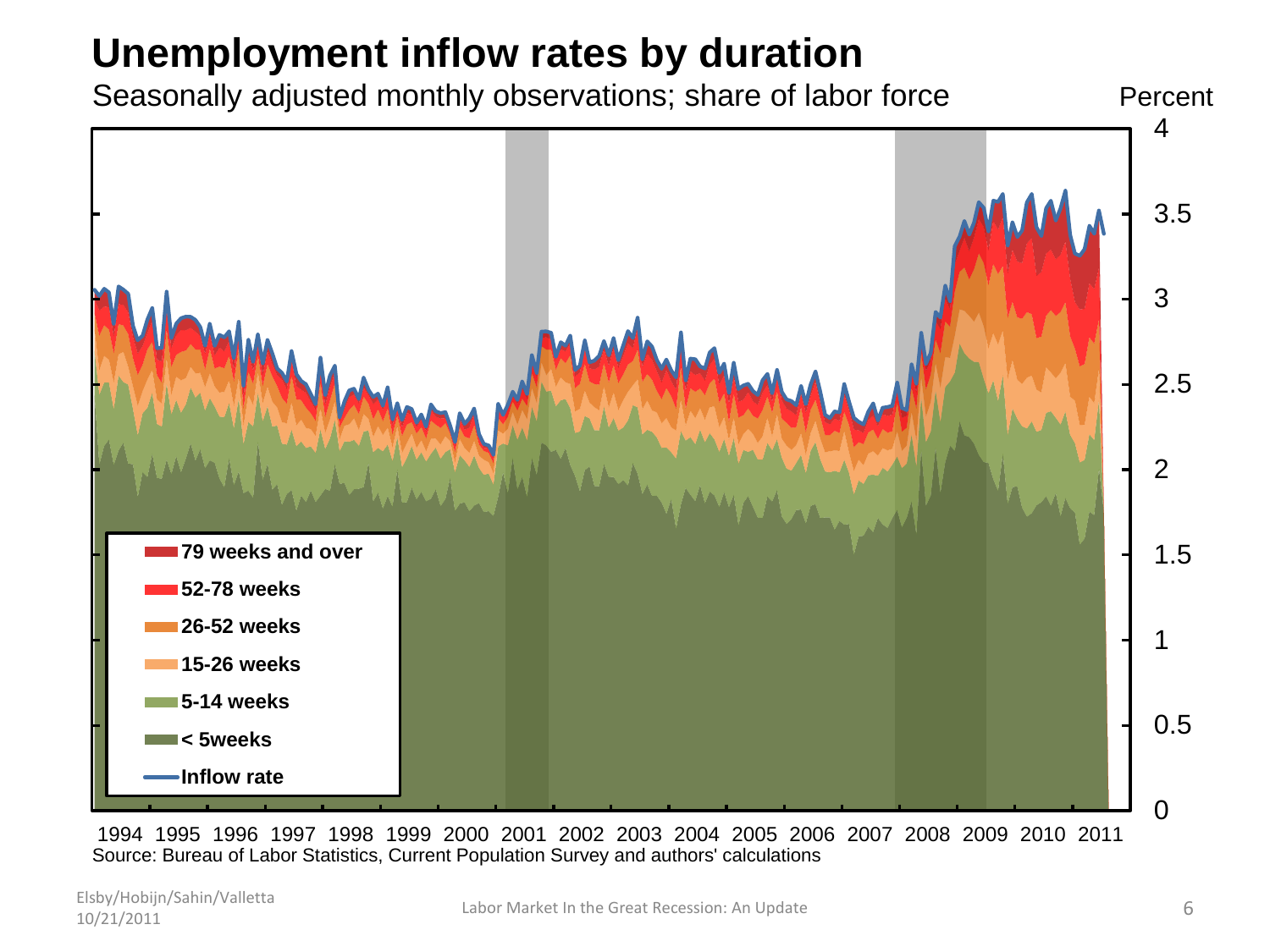#### **Monthly outflow rates out of unemployment**

Average July 2010 - June 2011



Source: Current Population Survey and authors' calculations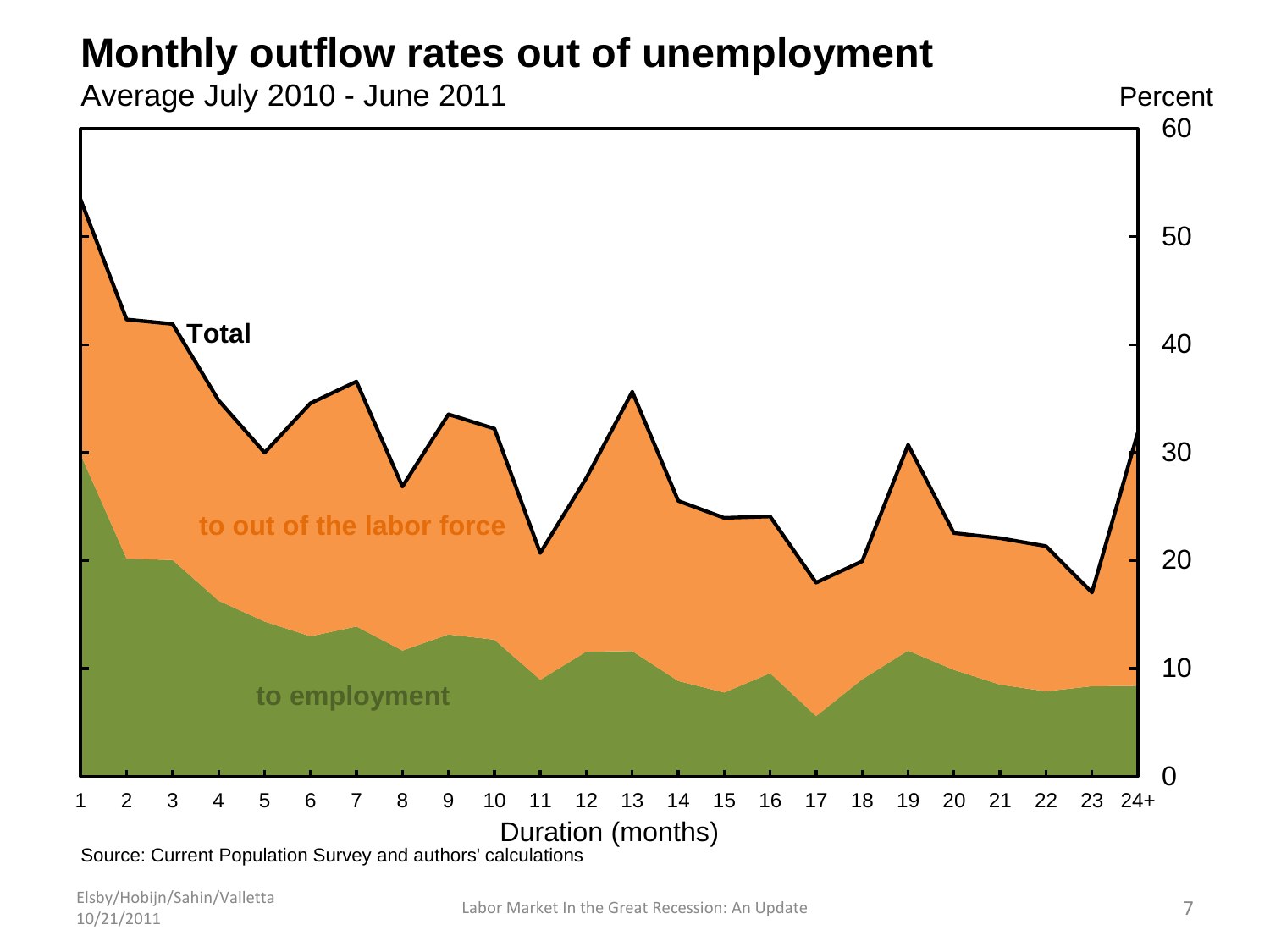## Path of unemployment under three scenarios

|          | 2010-2011                   | <b>Expansion</b> | <b>Counterfactual</b> |
|----------|-----------------------------|------------------|-----------------------|
|          | Unemployment rate           |                  |                       |
| 2013Q4   | 9.4                         | 5.3              | 6.3                   |
| 2014Q4   | 9.5                         | 5.2              | 6.1                   |
| 2015Q4   | 9.5                         | 5.1              | 6.0                   |
| Long-run | 9.5                         | 5.0              | 5.9                   |
|          | Long-term unemployment rate |                  |                       |
| 2013Q4   | 4.4                         | 1.4              | 2.4                   |
| 2014Q4   | 4.4                         | 1.2              | 2.2                   |
| 2015Q4   | 4.4                         | 1.2              | 2.1                   |
| Long-run | 4.4                         | 1.1              | 1.9                   |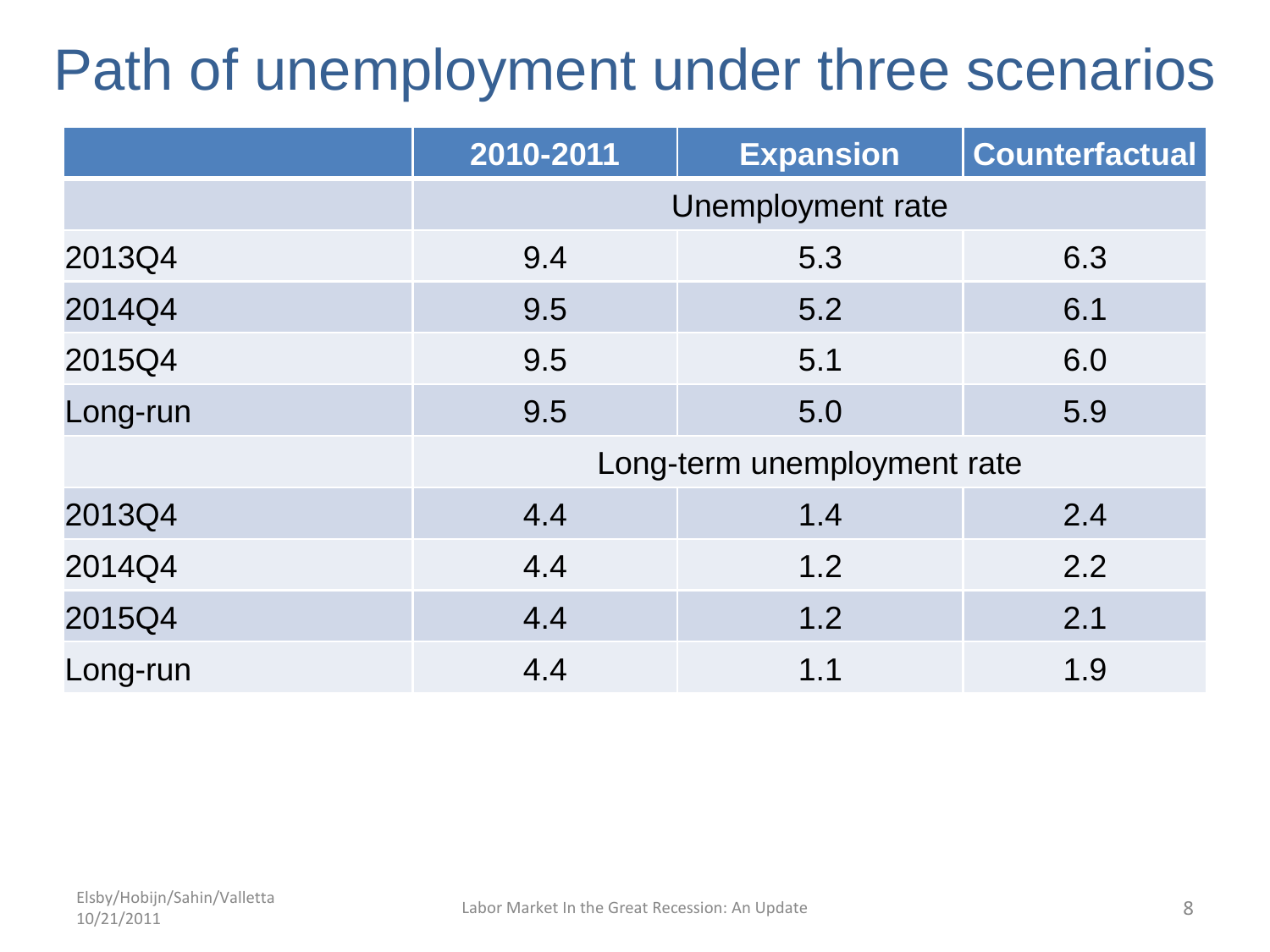# **ONLINE APPENDIX** Figures from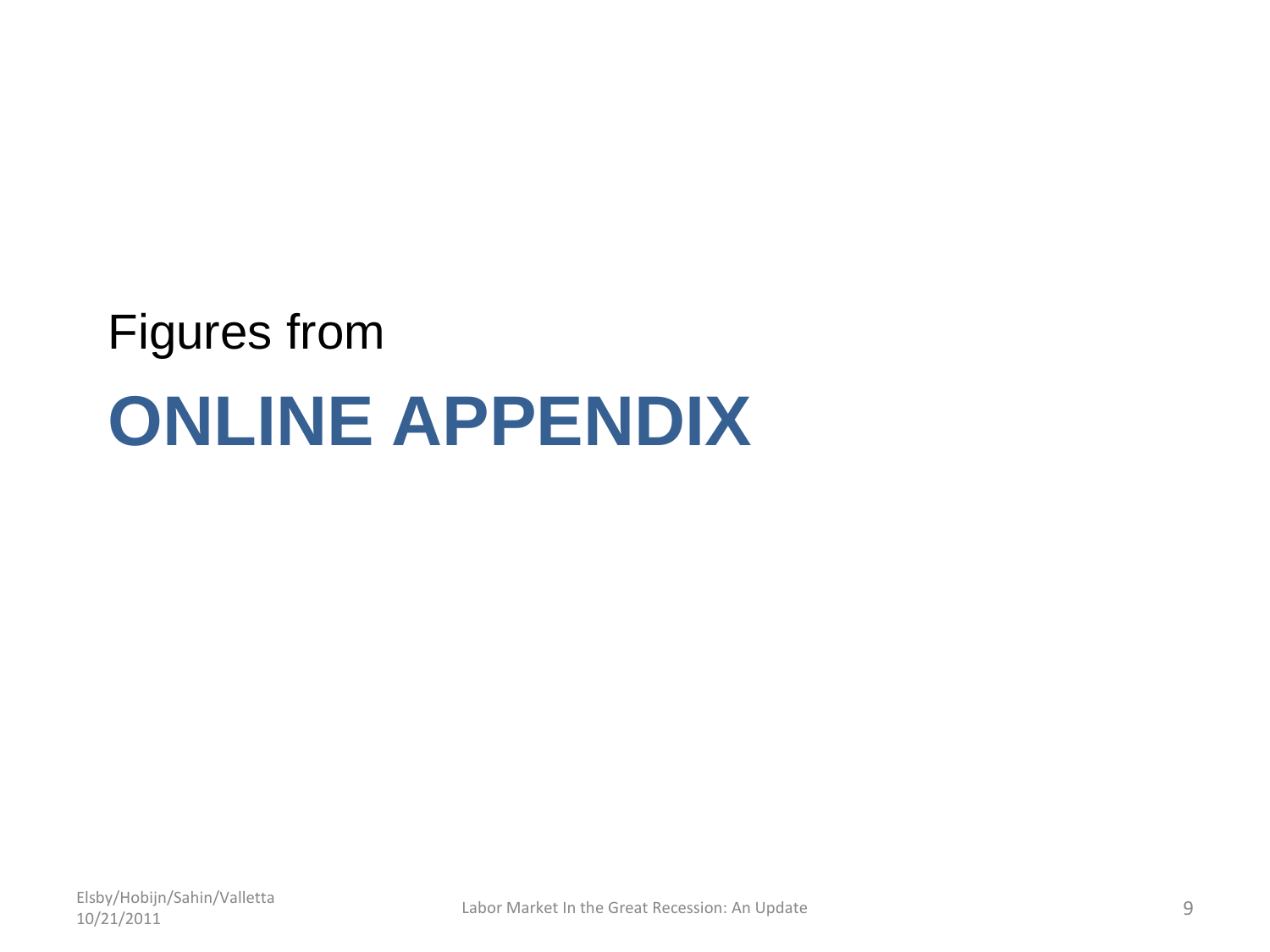#### **Okun's Law** Based on CBO potential output and Nairu (1949-now) Unemployment gap 6<br>4<br>2<br>2<br>2 6  $\overline{4}$ **2011Q2**  $\overline{2}$ **2007 recession** $\Omega$ **No recession Prev recession**  $-2$ -4 -6 -10 -5 0 5 10 Output gap

Source: Bureau of Economic Analysis, Bureau of Labor Statistics, and Congressional Budget Office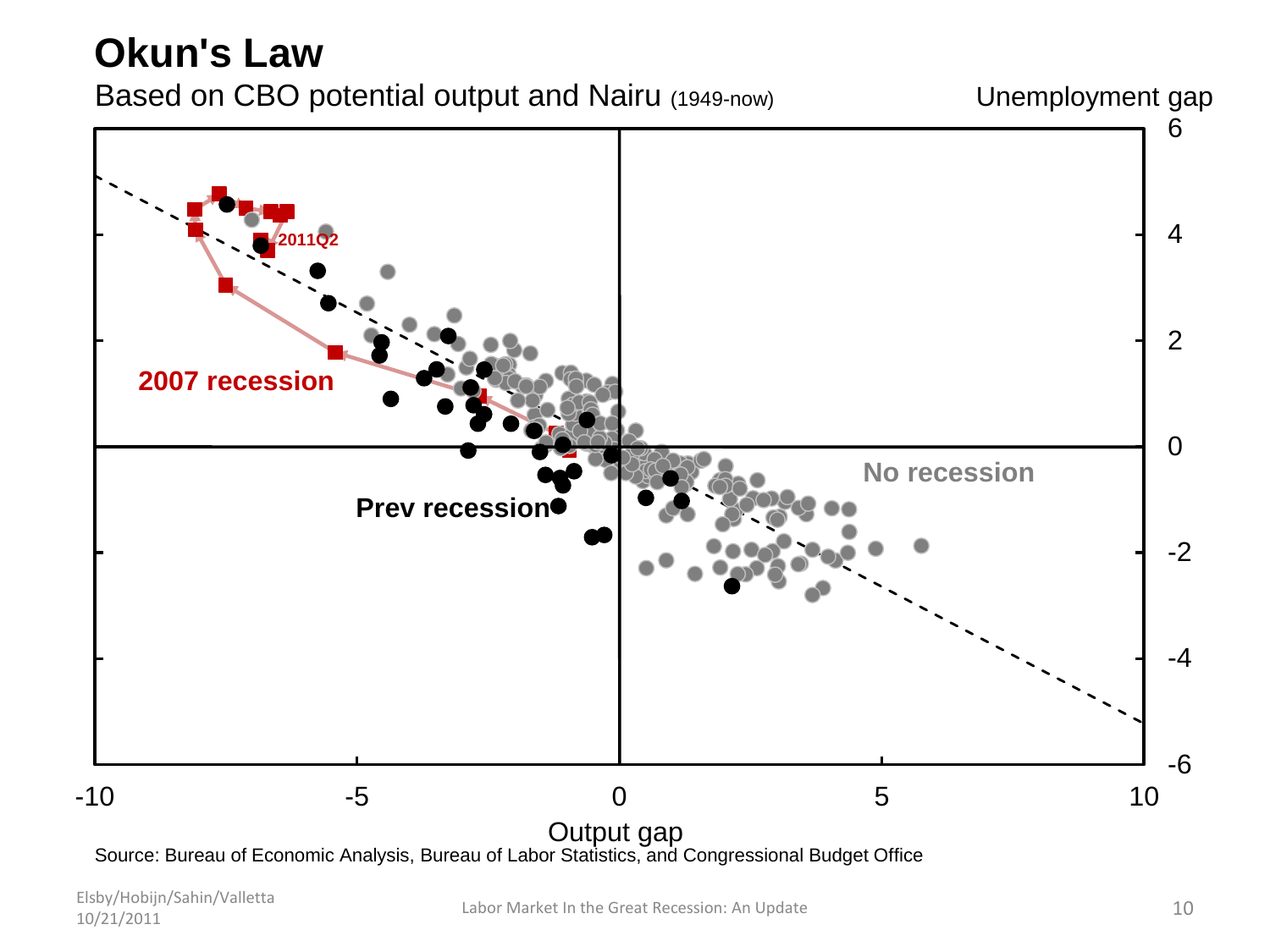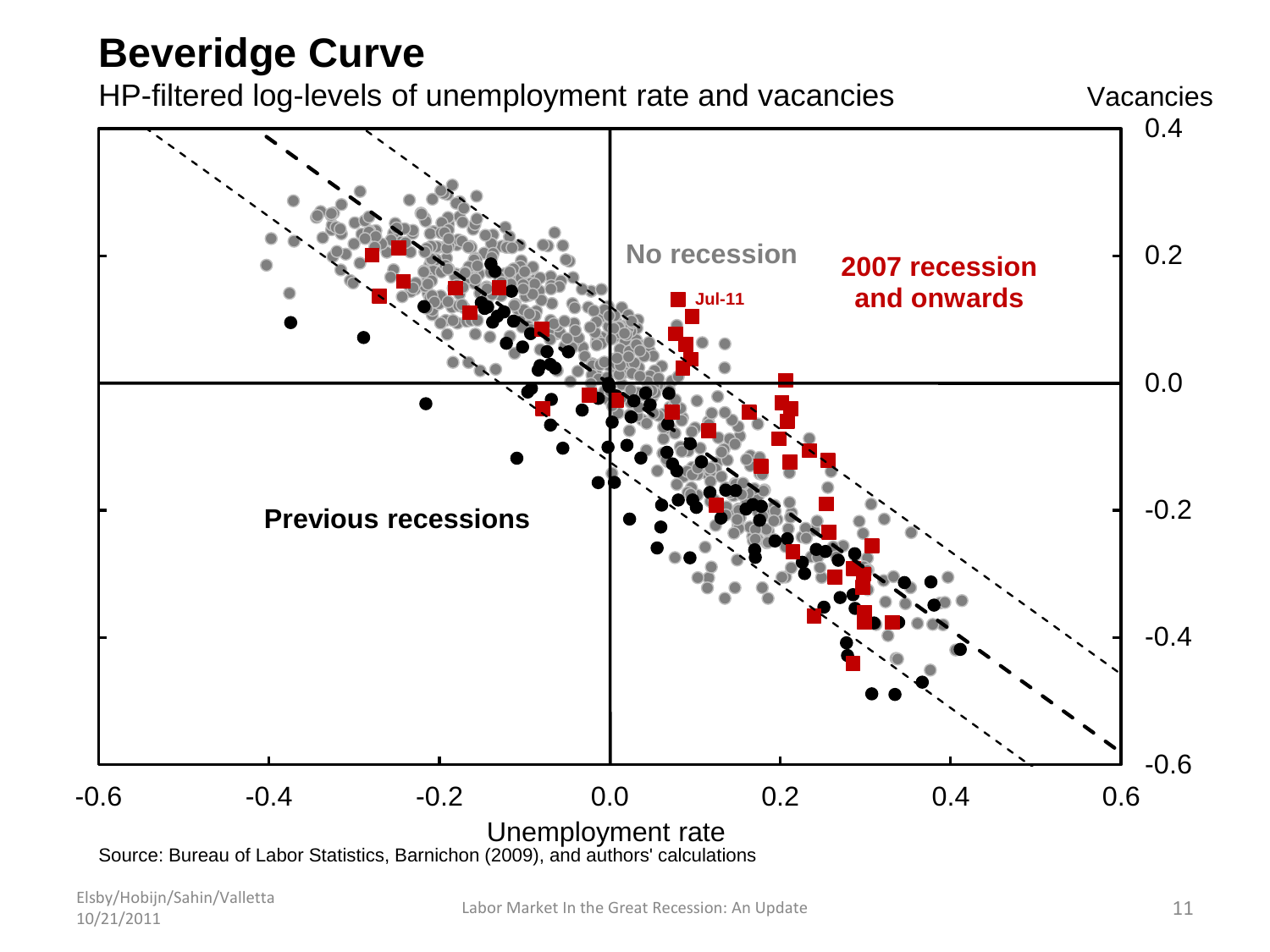#### **Actual, fitted, and shifted Beveridge Curves**

Monthly observations; pre-2007-recession fit

Job openings rate

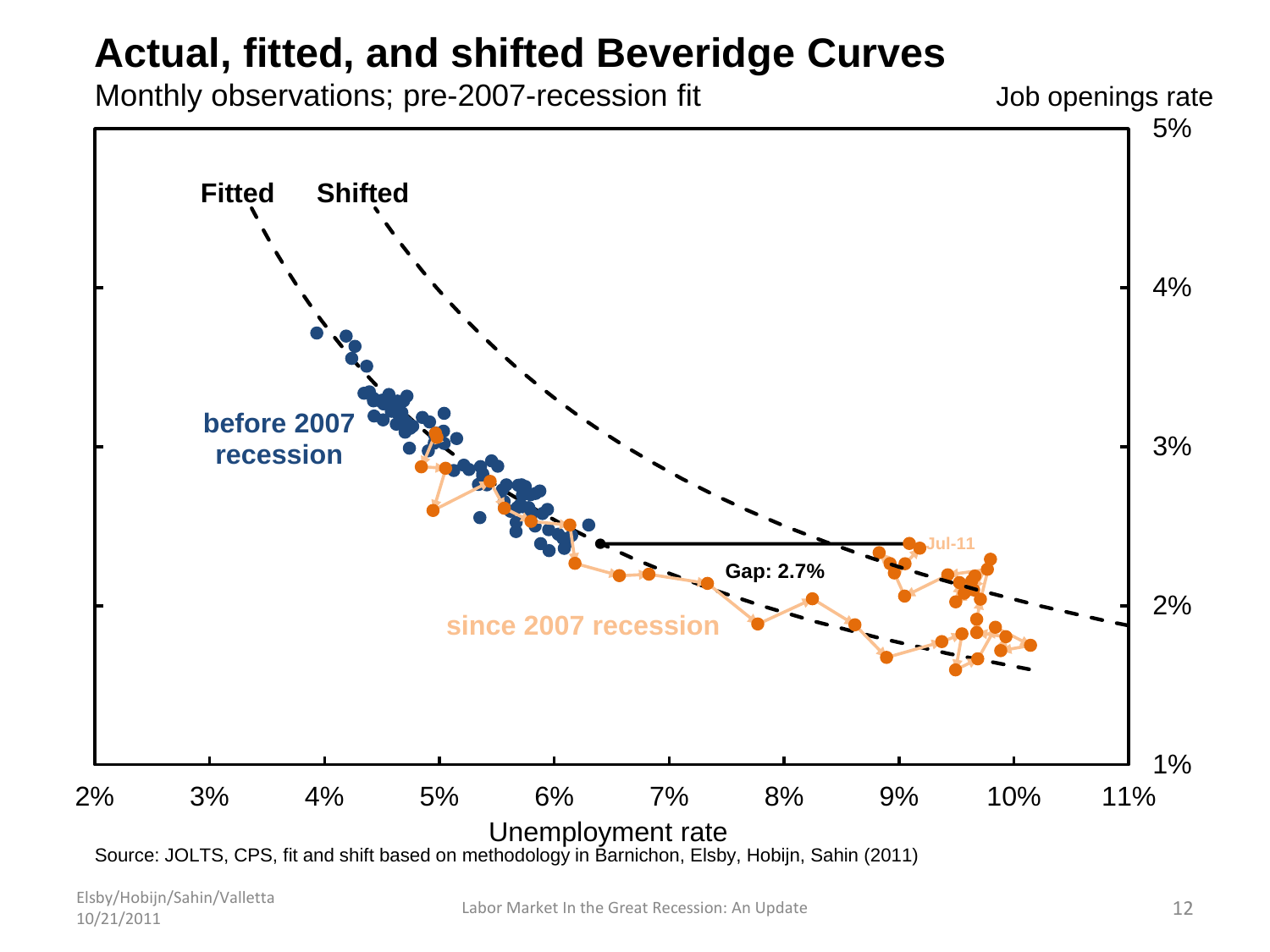#### **Flow hazard rates into and out of unemployment**

Monthly hazard based on Shimer (2005); 3-month moving averages Outflow hazard **Inflow hazard** Inflow hazard